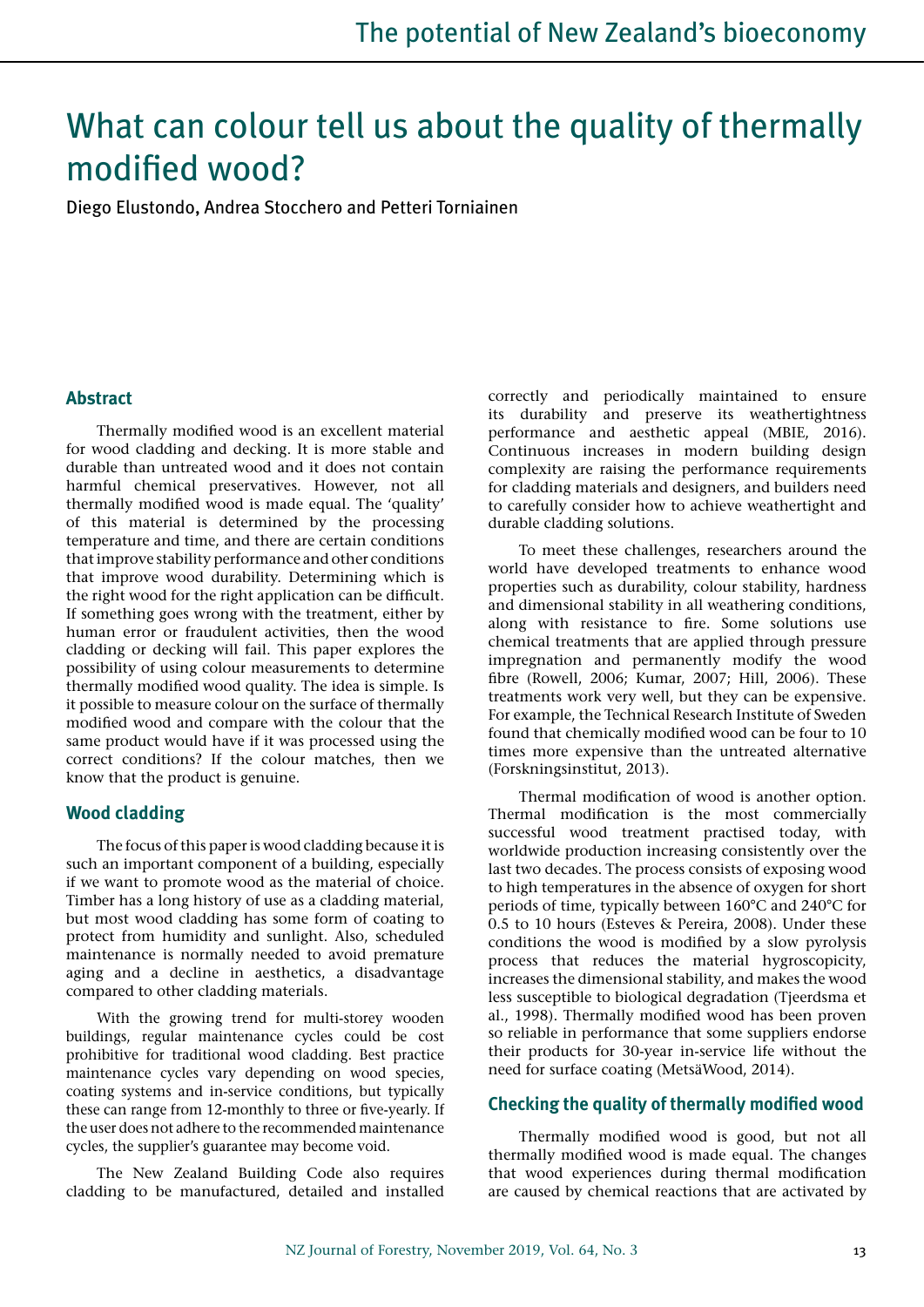temperature and accumulate with time. For one species and treatment technology, there will be an optimum set of process conditions that will result in the best balance between stability and durability for the intended application. This is what we call 'quality', the guarantee that the wood was treated under optimum process conditions.

The optimum processing conditions have been established through comprehensive long-term research that involves testing the durability of treated wood for years under different environments. Once the processing conditions are found, they cannot be changed arbitrarily during production as the possible effects on long-term performance of a product are unknown. The risks of changing processing parameters are huge, as the effect may only become evident after many years of service.

In Finland, producers of thermally modified wood recognised the risk of processors using arbitrary treatment conditions. They understood that inexperienced or unscrupulous producers could damage the reputation of the product in the long run, creating a lose-lose situation both for users and producers of properly treated wood. The solution was to create the ThermoWood® Association to self-regulate producers to comply with process guidelines. All companies that join the Association agree to have their operations inspected by an accredited auditor. In exchange, they are allowed to use the trademark name as guaranty that the wood has been treated correctly.

The Association also publishes a handbook that sets down the process conditions, specifies the raw materials requirements, recommends the most suitable applications for the treated wood, and provides research-based information about chemical and physical changes as a function of the treatment temperature (Mayes & Oksanen, 2002). They found that increasing temperature enhances wood durability but causes some mechanical properties to deteriorate.

A temperature of 190°C for two to three hours is recommended for stability applications, while a temperature of 212°C for two to three hours is recommended for durability applications. These standards are called Thermo-S and Thermo-D for,

respectively, stability and durability applications. There is potential for New Zealand to develop its own standard based on radiata pine, as this is not covered by the ThermoWood® Association.

What does this have to do with colour? Colour can tell us whether the wood has been treated at 190°C or 212°C, or any other temperature, as the wood darkens as the treatment temperature is increased (see Figure 1). Here, we show that for one industrial site, colour measurements can be an effective tool to verify if the wood has been treated correctly according to the standards, and possibly form the basis of a process control tool.

## **Wood colour study**

The material tested was treated according to the standard audited by the International ThermoWood® Association (ThermoWood®, 2019). This standard was used and, as far as we know, it is the only standard for thermally modified wood in the market. Producers outside the ThermoWood® Association are not compelled to use any particular set of conditions so it is not possible to compare results.

The colour measurements are based on the L\*a\*b\* colour space (CIELAB) (Johnson & Fairchild, 2003), where L\* is a measure of brightness and the coordinates a\* and b\* are measures of chromaticity or colour quality. In other words,  $+a^* = red$ ,  $-a^* = green$ ,  $+b^* = yellow$ ,  $-b^*$ = blue. This study used industrial data generated and published by Torniainen et al. (2015). Petteri Torniainen is a certified auditor for ThermoWood® and regularly measures colour data for wood that has been treated industrially in compliance with the trademark process.

The experimental procedure can be found in Torniainen et al. (2015). In brief, the study measured wood colour in five boards from 33 batches treated with Thermo-S and 82 batches treated with Thermo-D (a total of 575 boards). All batches were treated at the same industrial site but in two different chambers. Thermo-S was only used to treat Norway spruce (*Picea abies*), while Thermo-D was used to treat 26% Norway spruce and 74% Scots pine (*Pinus sylvestris*). The board thicknesses and widths ranged, respectively, between 22 and 50 mm and between 77 and 225 mm.



Figure 1: From left to right, the colour of untreated and heat-treated *Eucalyptus nitens* at low and high temperatures. Source: Scion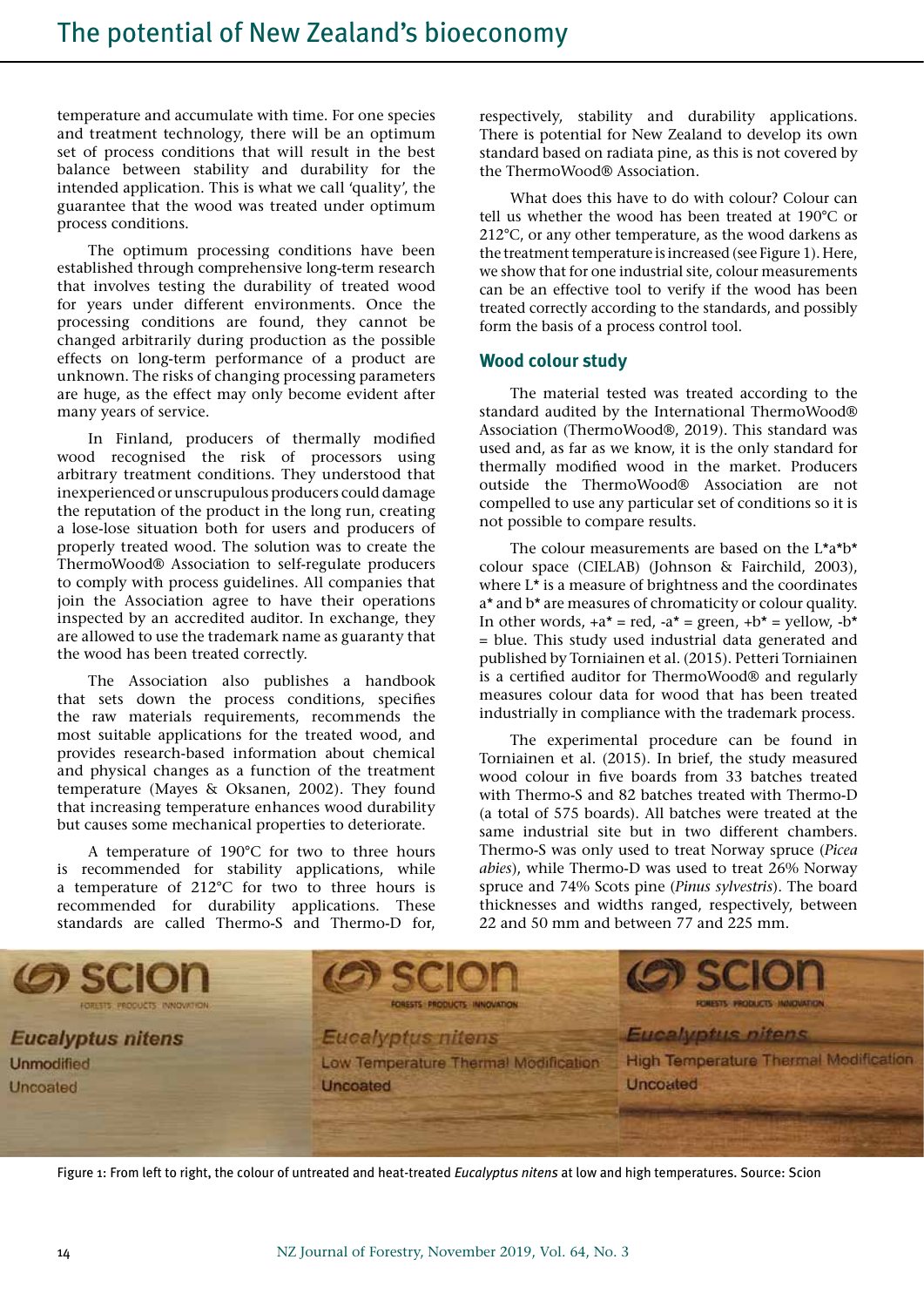

Figure 2: PCA colour separation for thermally modified spruce and pine

Data analysis was carried out using the commercial software SIMCA 15.0. – Trial version (Umetrics, 2013). Now we used a SIMCA with licence paid by Scion. This software is based on the theory of multivariate analysis (Bishop et al., 1975). Relationships between colour parameters were explored by applying Principal Component Analysis (PCA) to identify groups of samples that are intrinsically different from other groups, and Partial Least Square (PLS) to find linear relationships among different sets of parameters.

#### **A linear relationship between colour parameters**

The results of the PCA analysis are shown in Figure 2. Each colour represents a thermally modified board (green and blue circles are respectively pine and spruce Thermo-D, and red circles are spruce Thermo-S). The black circles represent the colour parameters L\*, a\* and b\*.

To establish the colour of a board, we locate that board's point with respect to the centre of the diagram, and then compare with the relative position of the L\*, a\* and b\* black circles. For example, Spruce-S tends to



Figure 3: PLC model for colour of thermally modified spruce and pine

be lighter (+L\*) and yellowish (+b\*), while Pine-D and Spruce-D tend to be darker  $(-L^*)$  and reddish  $(+a^*)$ . The PCA analysis does not show any clear colour difference between spruce and pine for the Thermo-D treatment. As a side note, the PCA analysis confirms previous findings published for the same data (Torniainen et al., 2015), and found that for Thermo-D there was an inversely proportional relationship between L\* and a\*, and for Thermo-S there was a directly proportional relationship between L\* and b\*.

The results of the PLC analysis are shown in Figure 3. The PLC analysis finds a linear relationship between the colour parameters, and then shows how close this linear relationship is with the experimental data. The YVal axis shows the real L<sup>\*</sup> value of the boards, while the YPred axis shows the L\* value calculated with the following linear relationship:

$$
L^* = A + B T + C a^* + D b^* \qquad \text{Eq. 1}
$$

where T represents the treatment temperature (Thermo-S =  $190^{\circ}$ C and Thermo-D =  $212^{\circ}$ C), and the resulting model coefficients from the PLS analysis are A  $= 66.0, B = -0.117, C = -3.07$  and  $D = 1.67$ .

Figure 3 shows that YPred and YVal are very highly correlated with an  $R2 = 0.99$ , proving that Equation 1 from the PLC analysis accurately predicts the general relationship between colour parameters. The high R2 coefficient of determination, which is a measure of how close the cycles cluster around the dotted line, assures that the model is able to predict the colour relationship for individual boards. For example, we used Equation 1 to re-calculate the 575 measured L\* values. We found that the error between measured and predicted L\* had a standard deviation of 1.3%, where the error percentage was calculated with respect to the predicted L\*. Of all the samples, 99.7% of the measured L\* values were within ±3.9% of the predicted value, which was remarkably close for an industrial operation.

#### **Conclusions**

We have shown that there is a highly linear correlation between the lightness and chromaticity coordinates of thermally modified wood. This is based on 115 kiln charges treated in one industrial site compliant with ThermoWood® specifications. The maximum error between the measured wood lightness and the value predicted from colour was around ±4% of the predicted value. This is quite remarkable considering that the correlation included two different kilns, two different species (spruce and pine), two different treatment temperatures (190°C and 212°C), and a range of board thicknesses and widths between, respectively, 22 and 50 mm, and 77 and 225 mm.

We believe that such correlation could be used as an in-line quality control method as colour measurements are fast and non-invasive, giving the producers of thermally modified wood continuous feedback about the quality of their operations. Also, we believe that this method can be used to verify the quality of thermally